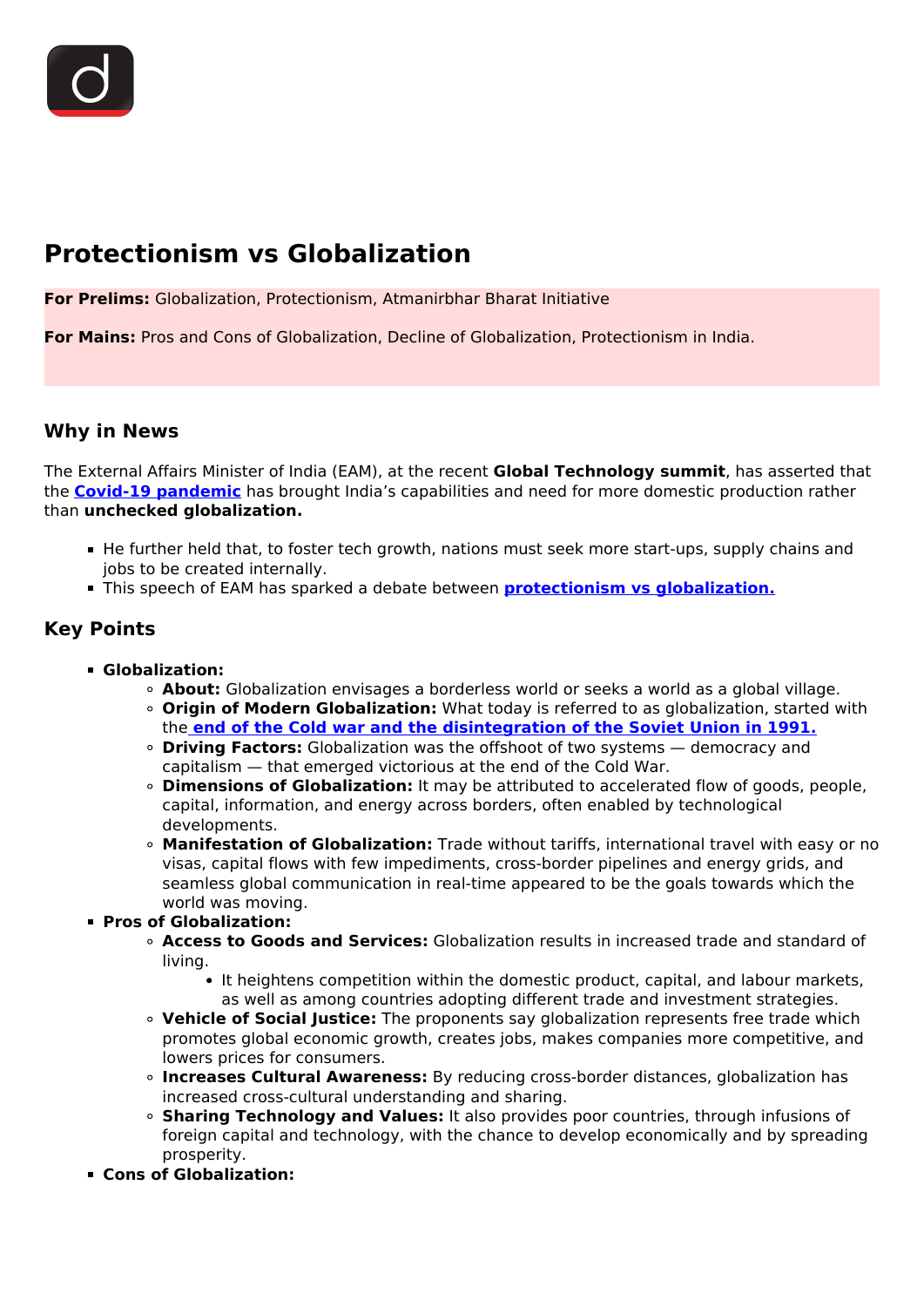- **Rise of Global Problems:** Globalization has been criticised on account of exacerbating global disparities, spread of international terrorism and cross-border organised crime, and allow for the rapid spread of disease.
- **Backlash of Nationalism:** Despite the economic aspect of globalization, it has resulted in National competition, advancement of national ambitions.
- **Moving Towards Cultural Homogeneity:** Globalization promotes people's tastes to converge which may lead to more cultural homogeneity.
	- Due to this, there is a danger of losing precious cultural practices and languages.
	- Also, there are threats of cultural invasion of one country over another.

# **De-Globalisation or Protectionism**

#### **Meaning:**

- Protectionism refers to government policies that restrict international trade to help domestic industries.
- Tariffs, import quotas, product standards, and subsidies are some of the primary policy tools a government can use in enacting protectionist policies.
- **Protectionism in Global Arena:**
	- Globalization had already begun to plateau or stagnate since the **[2008-09 global](/daily-updates/daily-news-editorials/understanding-financial=-crisis-of-2007-08) [financial crisis \(GFC\).](/daily-updates/daily-news-editorials/understanding-financial=-crisis-of-2007-08)**
	- This is reflected in **[Brexit](/daily-updates/daily-news-editorials/impact-of-brexit)** [a](/daily-updates/daily-news-editorials/impact-of-brexit)nd **[US' America First Policy.](/current-affairs-news-analysis-editorials/news-editorials/28-06-2019)**
	- Further, **[trade wars](/daily-updates/daily-news-editorials/global-trade-war-the-apology-of-protectionism)** and the **[halting of WTO talks](/daily-updates/daily-news-editorials/the-wto-is-it%20all-over-or-can-something-be-done)** is another recognition of the retreat of globalization.
	- These trends pave the way for an anti-globalization or protectionism sentiment, which may further amplify due to the spread of the Covid-19 pandemic.

#### **Protectionism in India:**

- In the past few years, many countries have criticized the Indian economy for becoming protectionist. This can be depicted in the following instances:
	- Not opening up for imports, particularly after the Indian Government failed to agree on terms for a mini trade deal with the US.
	- **India walked out of the 15-nation [Regional Comprehensive Economic](/daily-updates/daily-news-editorials/rcep-india) [Partnership](/daily-updates/daily-news-editorials/rcep-india)** of Asian countries.
	- The **["Aatmanirbhar Bharat \(Self-Reliance\) initiative"](/daily-updates/daily-news-analysis/atmanirbhar-bharat-and-economic-stimulus)**, launched in May 2020, after the beginning of the pandemic, was also perceived internationally as a protectionist move.

## **Way Forward**

- **De-bureaucratisation:** India needs to put in place such policies that improve its competitiveness, de-bureaucratise some sectors such as agriculture, and make labour laws less complicated.
	- A holistic and easily accessible ecosystem, from the procuring of raw materials to the outlet of finished products, must be made available.
- **People-centric policies:** The only way to trigger employment is to step-up value addition in the local area. There is a need for such people-centric and sector-specific policies in order to accelerate growth.
- **Alternative global alliance:** India needs to now move beyond regional alliances and look forward to a cooperative alliance between like-minded countries in terms of trade such as the USA, EU, and Japan, to figure out an alternative to break the hegemony of China in the global supply chain.
- **Promote R&D and capacity building:** There's a need to prioritize building capacity and policy framework to become cost-competitive and quality competitive.
- **Increasing Production:** Enhance domestic Production as well as put thrust to increase exports and promote research to become more independent. India needs to plan now for the next 20 years.

## **[Source: TH](https://www.thehindu.com/news/national/jaishankar-bats-for-domestic-production-over-unchecked-globalisation/article37955457.ece)**